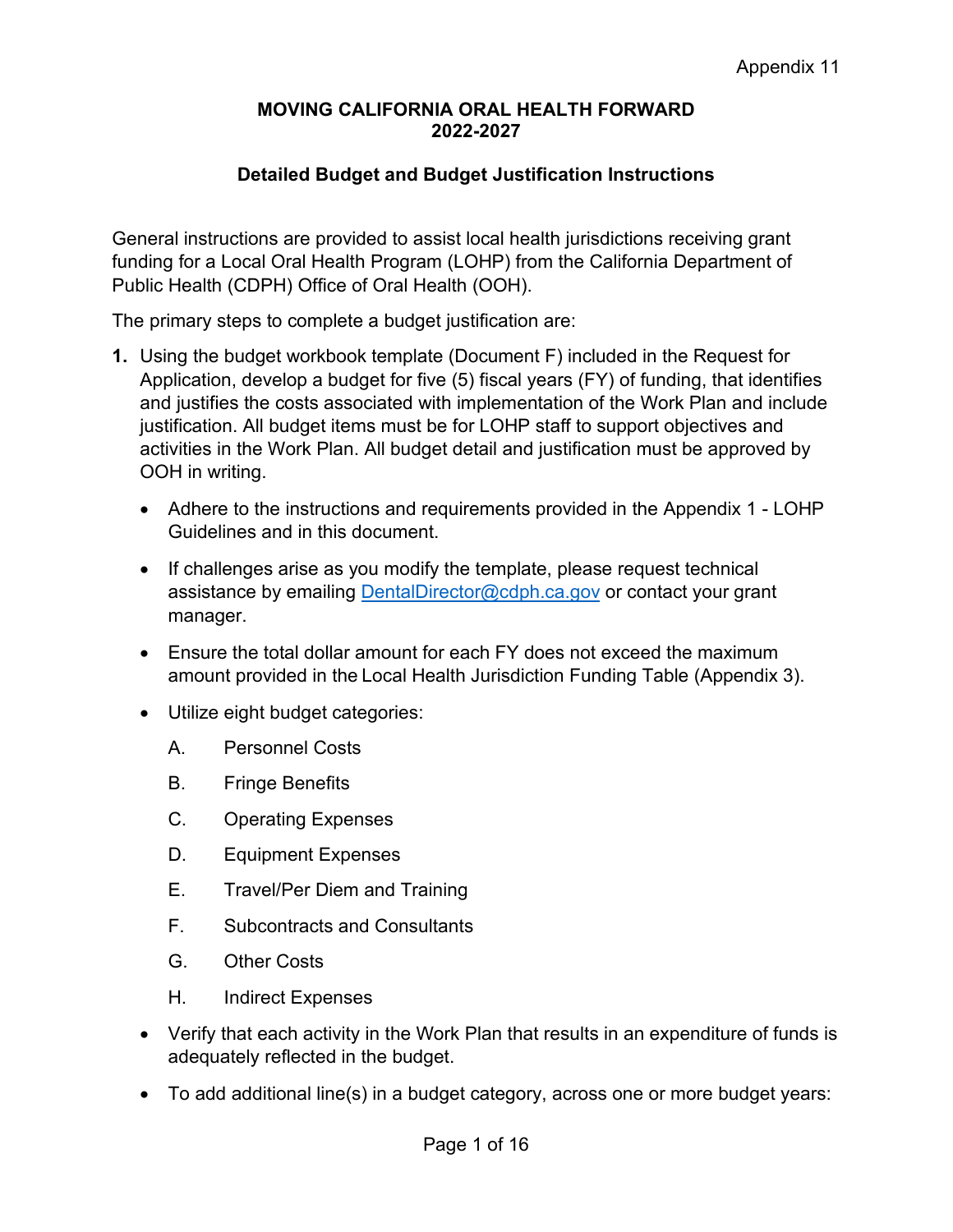## **Detailed Budget and Budget Justification Instructions**

- Determine where the new line should be inserted,
	- $\circ$  Click on the row number below where the line will be inserted to highlight that row,
	- o Right Click and select Insert Row,
	- $\circ$  Enter the new data into this row and match the formatting of the row above,
	- o For the Personnel category:
		- **After the row is inserted, highlight the data cells in the row above,** and
		- Copy and paste the data from the row above into the new row to bring the formulas into the new row and update the information.
- **2.** In the budget justification, provide calculations and clearly describe how the costs identified for each FY were determined:
	- Provide easy-to-follow formulas to substantiate how costs are calculated.
	- Provide an explanation if no funds or limited funds are budgeted for a standard cost (i.e., in-kind personnel, Internet, Space Rent/Lease, Educational Materials, etc.).
	- Provide an explanation when costs vary significantly from one FY to the next.
	- If unit costs are stated as a range in the description and formula, use best judgment to determine the final value for calculating the requested budget amount.
	- For each expense, indicate which Work Plan objective and activity it supports.

Detailed instructions for each of the eight required budget categories are provided below:

### **A. PERSONNEL COSTS**

- List each position by title and include credentials (i.e., RDH, RDHAP, RDA, DDS), if applicable, required to complete the Work Plan activities throughout the term of the agreement.
- Position Titles in the budget justification must be consistent with titles listed in the Work Plan Responsible Parties section.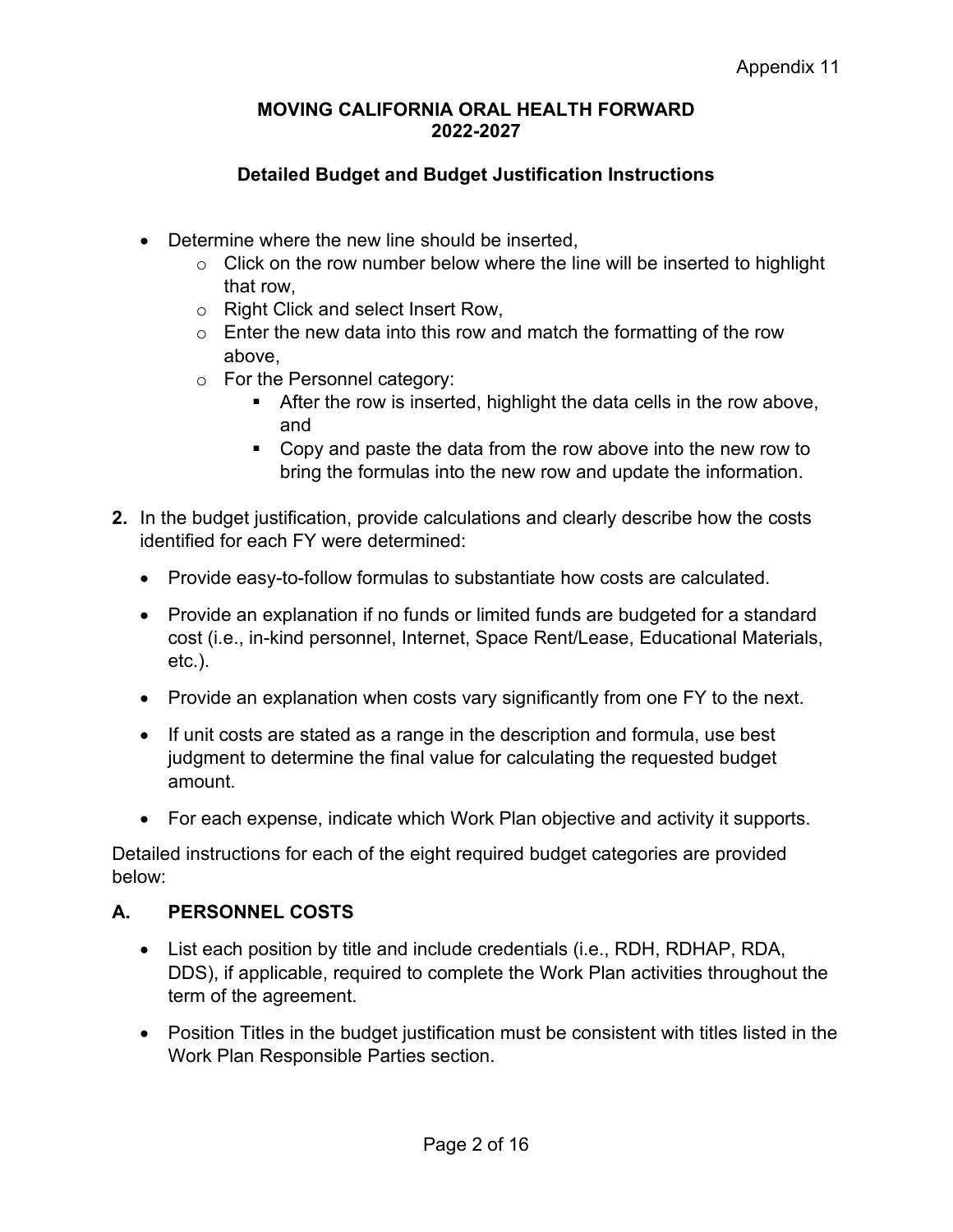## **Detailed Budget and Budget Justification Instructions**

- Positions budgeted under Personnel Costs must have a direct role connected to activities in the Work Plan.
- Positions providing indirect support to the Work Plan and budgeted at less than 10% full time equivalent (FTE) should typically be budgeted under Indirect Expenses. If budgeted as a Personnel Cost, provide an explanation for the percentage FTE and the description of the direct connection to the Work Plan; these positions are subject to OOH review and approval. If the position is being funded in-kind or partially by a related program, please indicate what program in the justification section.
- Designate a Project Director to provide a minimum required 50% FTE per week for oversight and evaluation activities. Exceptions must be approved by OOH.
- For each budgeted position, provide a brief description of the duties, responsibilities, and activities to be performed. Identify and document any Personnel that will not receive Fringe Benefits.
- A formula is provided to substantiate how costs are calculated for Personnel. (Monthly Salary X percentage  $(\%)$  of FTE X number of months = Amount Requested by FY.)

Monthly Salary Range:

- If the precise monthly salary is known, apply that salary in the formula; if the position is not currently filled and the precise final salary is unknown, indicate the range for the position classification. Select the low, middle or high end of the salary range to include in the formula, based on agency hiring policies, degree of expertise required, or agency budgeting standards.
- Include any anticipated salary adjustments for future years two through five.

Percentage of FTE:

- 100% FTE equals 2,080 hours annually, including paid leave.
- Personnel working 80 hours in a two-week period are 100% FTE.
- Personnel working 20 hours in a 40-hour work week are 50% FTE.
- When the percentage of FTE varies from month to month, enter a range (i.e., 30%-40% FTE). Enter the average percentage into the final calculation.

Number of Pay Periods: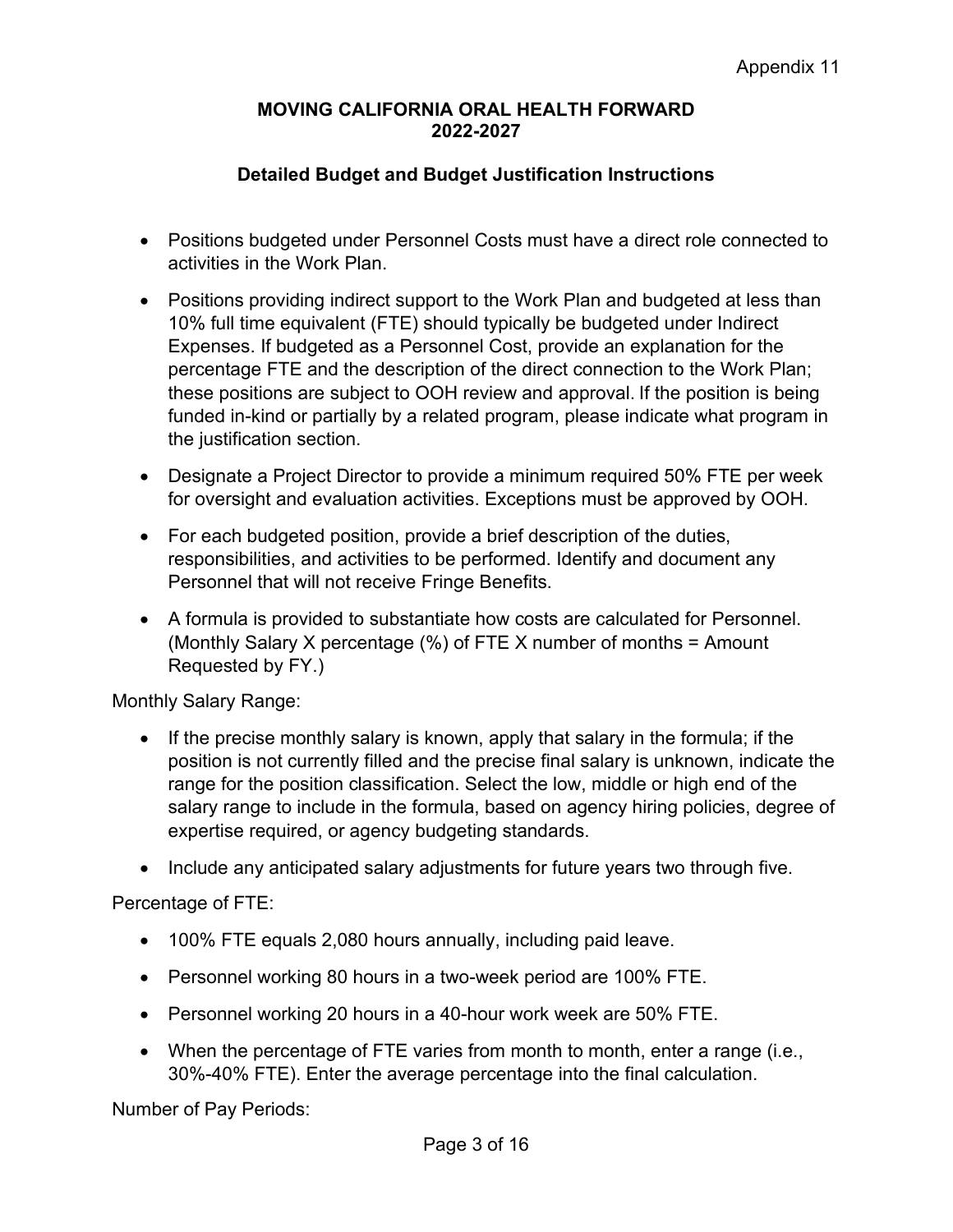## **Detailed Budget and Budget Justification Instructions**

- Monthly = 12 pay periods per year.
- Semi-monthly  $= 24$  pay periods per year.
- Bi-weekly = 26 pay periods per year.
- Weekly = 52 pay periods per year.
- Hourly = "X" number of hours per pay period (do not use FTE percentages if a position is paid hourly).

Sample formulas for Personnel Costs:

Option 1:  $$2,000 \times 50\%$  FTE x 24 pay periods =  $$24,000$  (semi-monthly)

Option 2: \$2,000 x 100% FTE x 26 pay periods = \$52,000 (bi-weekly).

Option 3: \$20/hour x 100/hours/monthly x 12/months = \$24,000/hourly FY Total.

### **B. FRINGE BENEFITS**

- List each fringe benefit that will be provided to eligible Personnel.
- Identify any Personnel that will not receive benefits.
- List the fringe benefit percentage and total amount requested for each FY.
- Provide a range if the fringe benefit percentage rate will vary between Personnel or at different times within the FY.
- Anticipate any increases in the fringe benefit rate for future years.
- Fringe Benefits may not include the following:
	- o Employee leave (including annual leave, vacation, sick leave, holidays, jury duty, military leave, training leave, and administrative leave).
	- $\circ$  Employee vacation or sick leave accruals earned outside the allocation term.
	- o Workers compensation claims (Budget for Workers' Compensation premiums only).
- Budget at actual costs for each eligible employee.

Sample formula for Fringe Benefits: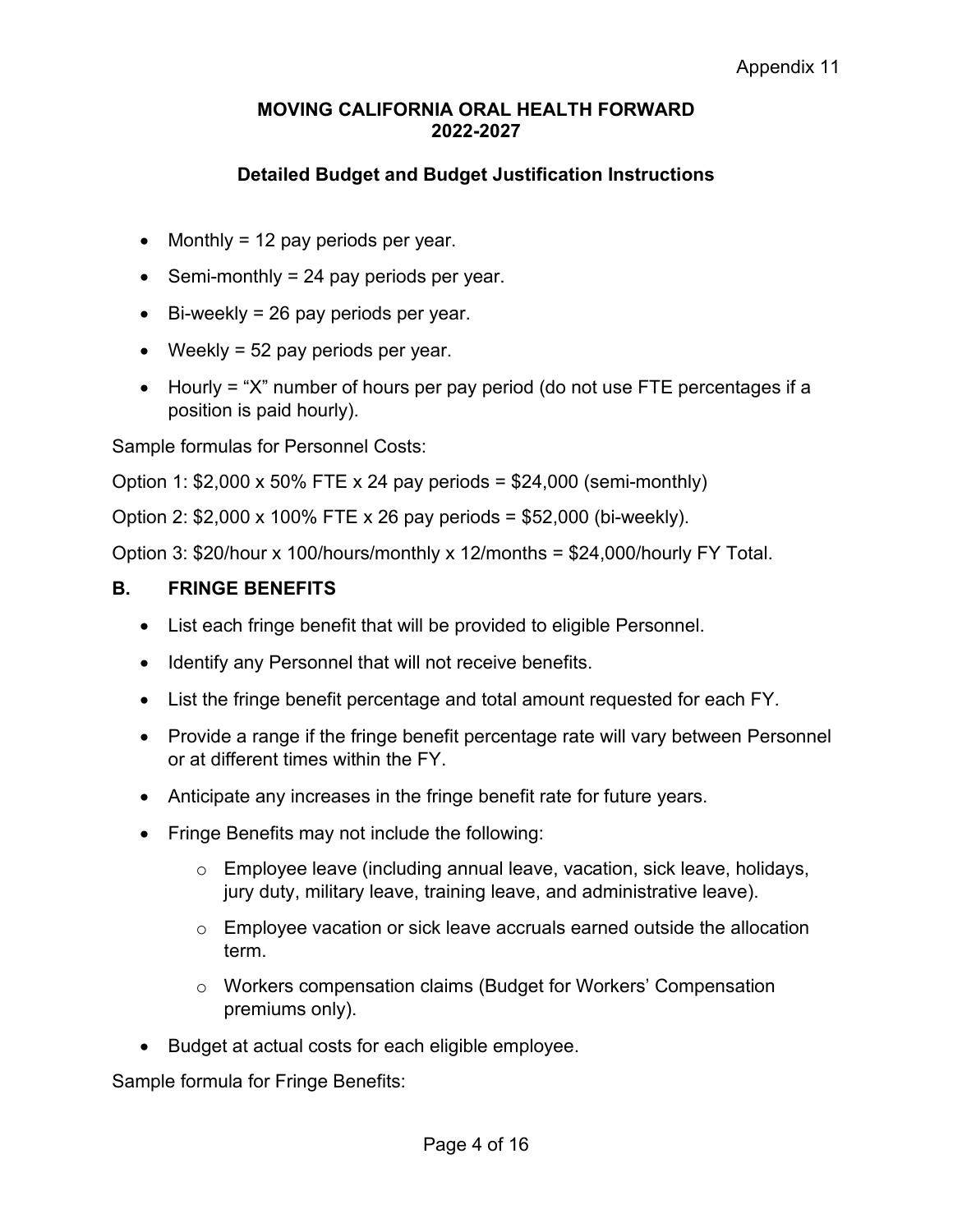# **Detailed Budget and Budget Justification Instructions**

\$75,000/annual salary cost x 35%/fringe benefit rate = \$26,250/fringe benefit FY Total

### **C. OPERATING EXPENSES**

Operating expenses include costs associated with completing the activities in the Work Plan:

• LOHP may budget for the oral health program share of monthly Internet access fees during the term of the grant to access the OOH webpage.

Sample formula for Internet:

# FTE  $x$  \$ per month  $x$  # months = \$.

- Budget project Space Rent/Lease costs at a maximum of 150 square feet per FTE plus reasonable square footage for common space, such as: conference rooms, break room(s), restrooms, storage, library, etc.
- Separate formulas for office space and common space are acceptable.
- Provide a detailed justification if project space exceeds 150 square feet per FTE and/or the amount of shared space is significant.
- Include any space cost increases for future years.

Sample formulas for space rent/lease:

1.4 FTE X 150 sq. ft. X \$1.20 per sq. ft. X 12 months = \$3,024

Common Space Request: 125 sq. ft. of space is requested for project storage and common space (meeting, training, break and restroom areas). This is the portion charged to the oral health program.

125 sq. ft. X \$1.20 per sq. ft. X 12 months = \$1,800

LOHPs may propose additional items under Operating Expenses. Some examples include:

### **Office Expenses/Supplies:**

• Budget for consumable supplies such as: paper, copier toner, pens, pencils, folders, binders, staplers, etc. needed for LOHP staff only.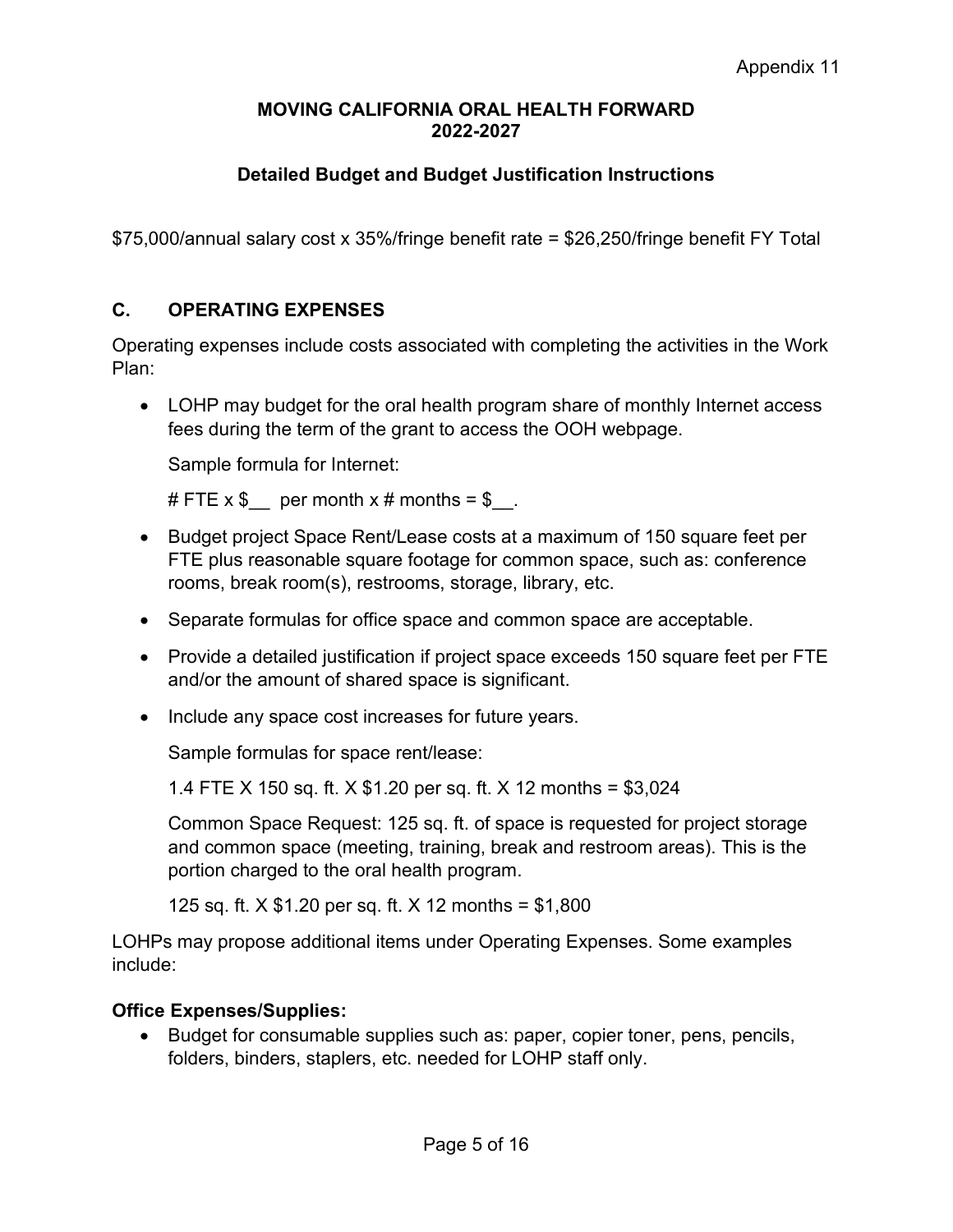## **Detailed Budget and Budget Justification Instructions**

• Provide a list of supplies needed for the project and an estimated budget amount. Keep an itemized list of supply purchases for auditing purposes.

#### **Communications:**

- Budget for the installation cost of telephones and any recurring monthly charges related to the telephone system including fax line, and costs related to teleconferencing that may be necessary to complete activities in the Work Plan.
- Budget amounts for monthly mobile phone charges (device purchase costs should be budgeted under Operating Expenses unless they exceed \$5,000 per item.) Cell phones and service fees are limited to staff at 50% FTE.
- All mobile computing devices must be encrypted. Unencrypted devices (i.e., Personal Digital Assistants [PDAs], Smartphones, iPhones, Blackberries, etc.) are not allowed.
- Describe the expenses associated with this line item and provide the estimated budget amount needed for each FY (i.e., subscription for webinar platforms)

Sample formula for Communications:

\$250/combined monthly charges x 12/months = \$3,000/FY Total

### **Postage:**

- Budget for postage to mail project correspondence, other materials and for overnight express mail costs.
- Provide a brief description of the postage expenses and the estimated budget amount for each FY.

Sample formula for Postage:

\$25/combined monthly postage x 12/months = \$300/FY Total

### **Printing:**

- Identify expenses for printing and reproduction completed by outside vendors for items such as brochures, leaflets, posters, forms, flyers, announcements, banners, etc.
- List and explain the types of items that require printing by outside vendors and the estimated budget amount for each FY.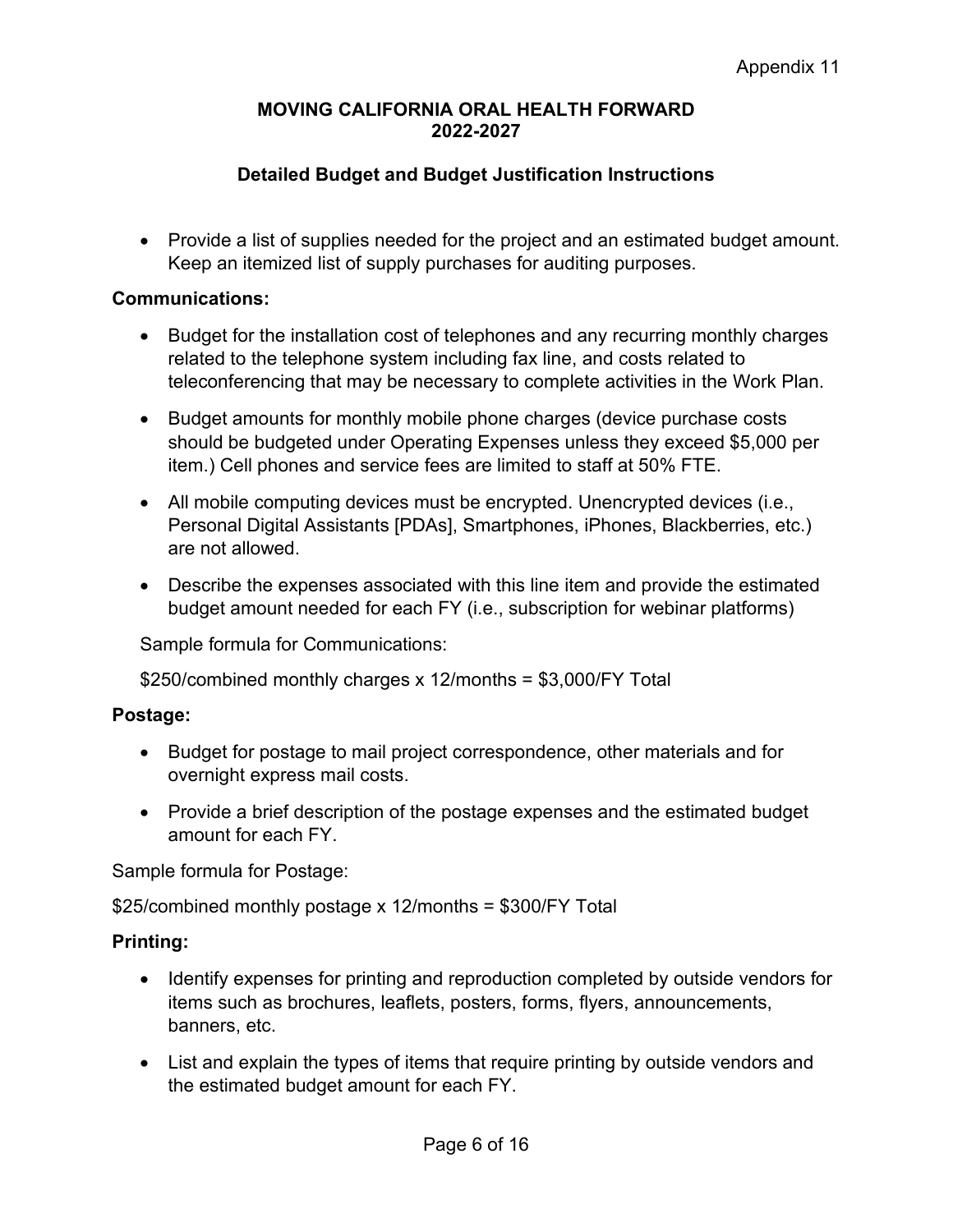## **Detailed Budget and Budget Justification Instructions**

Sample formula for Printing:

\$85/combined monthly printing x 12/months = \$1,020/FY Total or

 $$100-\$300/per$  printing job x 5 projects = \$1,000/FY Total

#### **Duplicating:**

- Identify expenses for in-house duplicating and reproduction. Duplicating is typically internal and routine, usually for small office jobs.
- Allowable costs in this line item may include:
	- o Agency's share of copy machine total usage related to Work Plan activities for this grant.
	- $\circ$  Shared copier maintenance agreements, copier supplies such as paper, toner etc. (Duplicating supplies such as paper and toner may be included either in the Office Expenses/Supplies or in Duplicating but should not be included in both.)
	- $\circ$  Provide a description of the costs associated with in-house duplicating and the estimated budget amount.
- Indicate whether the budget includes supplies and maintenance agreements. (Costs associated with renting copiers should be budgeted under Equipment Rental/Lease.)
- Provide the estimated budget needed for each FY.

Sample formula for Duplicating:

\$75/combined monthly duplicating x 12/months = \$900/FY Total

#### **Equipment Lease/Rental:**

- Rental equipment will be authorized by OOH on a case-by-case basis.
- Leasing/renting to own, purchase/leaseback, and lease/purchase of equipment is not permitted.
- Lease/rental agreements entered into prior to receiving funding from OOH must adhere to this OOH policy.
- List all lease/rental equipment that will be charged to this grant and justify in detail.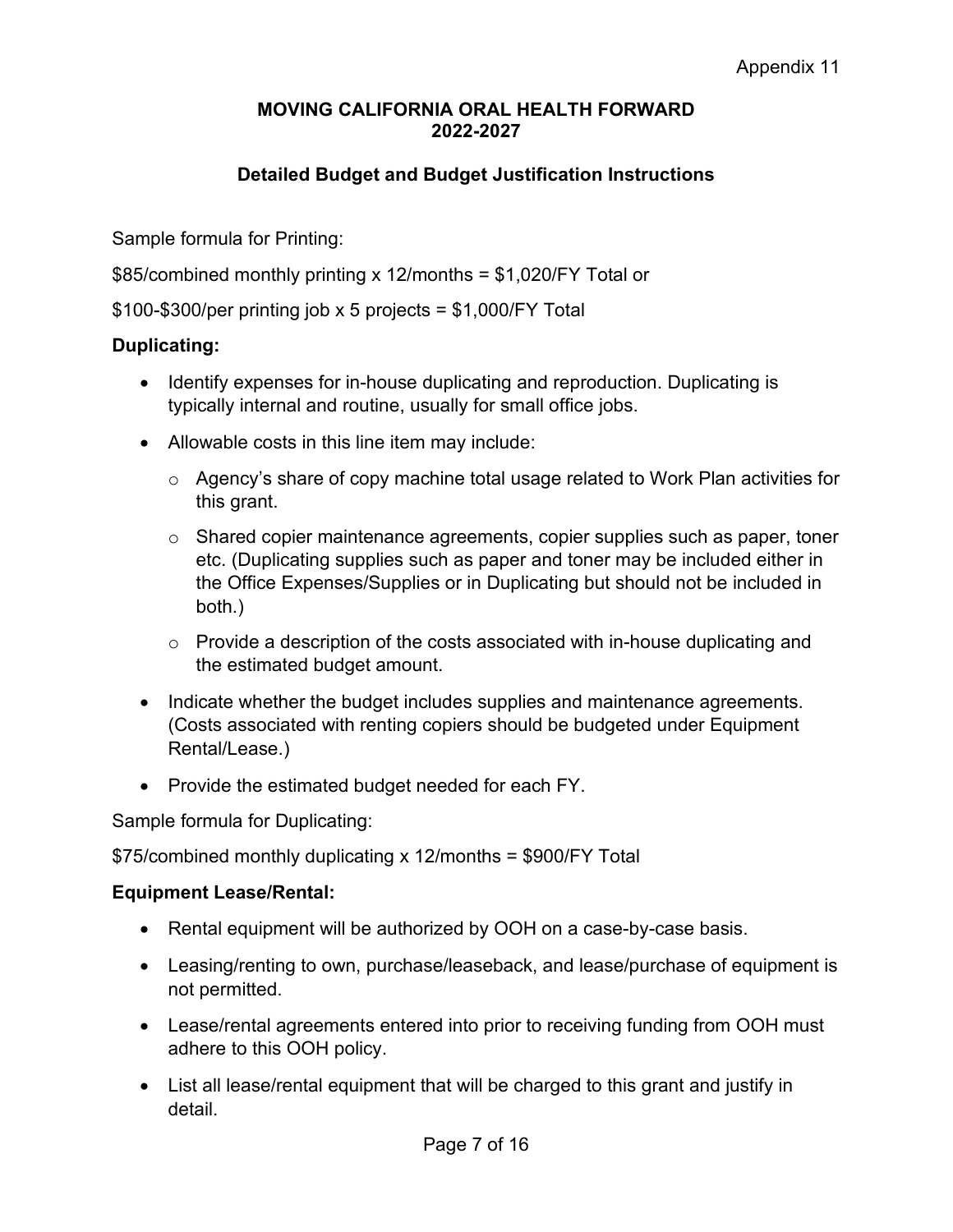## **Detailed Budget and Budget Justification Instructions**

- Provide the monthly lease/rental rate for each item and the number of the lease/rental months.
- Provide budget totals for each piece of equipment leased/rented (i.e., of leased/rental items are desktop workstations that include computers, printers, facsimile machines, scanners, and copiers).
- Provide the estimated budget amount needed for each FY.

Sample formula for Equipment Lease/Rental:

\$50/monthly lease/rental for copier x 12/months = \$600/FY Total

### **D. EQUIPMENT EXPENSES**

- Each LOHP is required to have at least one computer system:
	- o Designated for use by this project: for e-mail communication, accessing the internet OOH webpage, and accessing on-line resources needed.
	- o Must comply with your local County or City computer security requirements.
- Allowable equipment expenses include:
	- o Ergonomic equipment purchases.
	- o Computer software/hardware purchases.
	- o Non-computer equipment items such as: desks, chairs.
- School-based/school-linked equipment must be identified as such and are subject to OOH approval.
- Provide detailed description including:
	- $\circ$  Itemized list of all equipment (Include which staff will be utilizing and the vendor used to purchase).
	- o Include any software to be purchased.
	- o Identify the anti-virus software to be purchased.
	- o Quantify each item of equipment and/or software.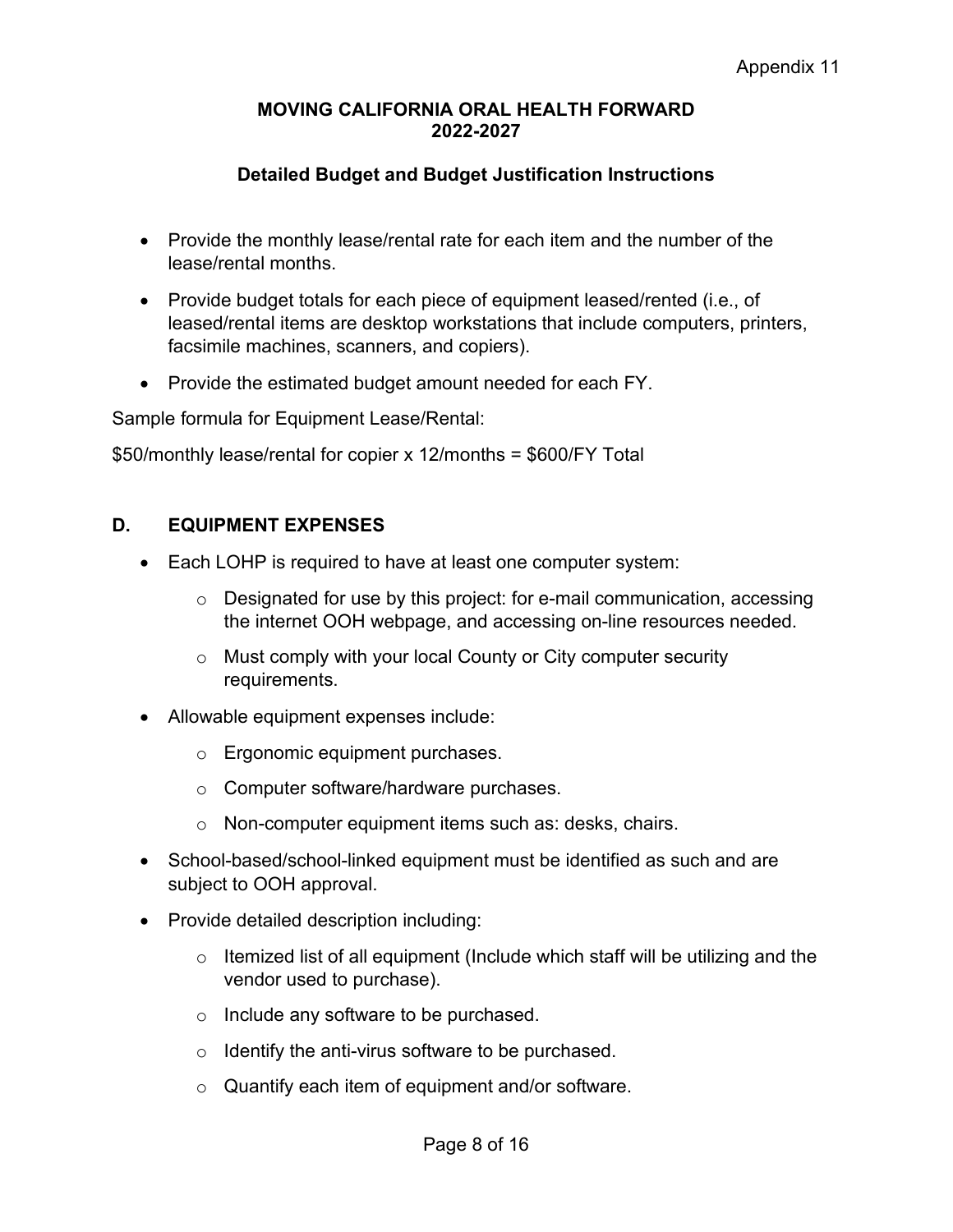## **Detailed Budget and Budget Justification Instructions**

- $\circ$  Provide the estimated purchase price, and the estimated budget amount needed for each FY.
- $\circ$  Justify the need for the proposed equipment purchases and which staff will utilize it.
- \*NOTE: Equipment purchases under \$5,000 is considered minor equipment and should be listed under Operating expenses. Equipment \$5,000 or more should be listed under Equipment expenses.

Sample formula for Equipment:

\$1,200 for one (1) (insert type of computer or equipment) for Project Director

## **E. TRAVEL PER DIEM AND TRAINING**

- Travel and training expenses are to be consistent with the needs of the project and connect directly to Work Plan activities.
- Travel expenses will be reimbursed at the current rate identified by the California Department of Human Resources (CalHR) or county rates. Reimbursement for travel expenses at county rates cannot exceed rates set forth by CalHR. It is the responsibility of the LOHP to ensure that expenses for travel do not exceed CalHR travel reimbursement rates. To review current CalHR travel reimbursement rates, please visit:

<https://www.calhr.ca.gov/employees/Pages/travel-reimbursements.aspx>

### **Travel/Training:**

- Budget for all travel must be consistent with [CalHR travel reimbursement rates.](https://www.calhr.ca.gov/employees/pages/travel-reimbursements.aspx)
- Includes airfare, meals, lodging, mileage, taxi/shuttle/Lyft/Uber, and incidental expenses, which are essential to complete the Work Plan.
- Includes registration fees for staff development or any other additional training events for professional, clerical, administrative personnel, etc., necessary for the completion of activities in the Work Plan.
- Provide a brief explanation for each type of cost connected with the Work Plan travel activity.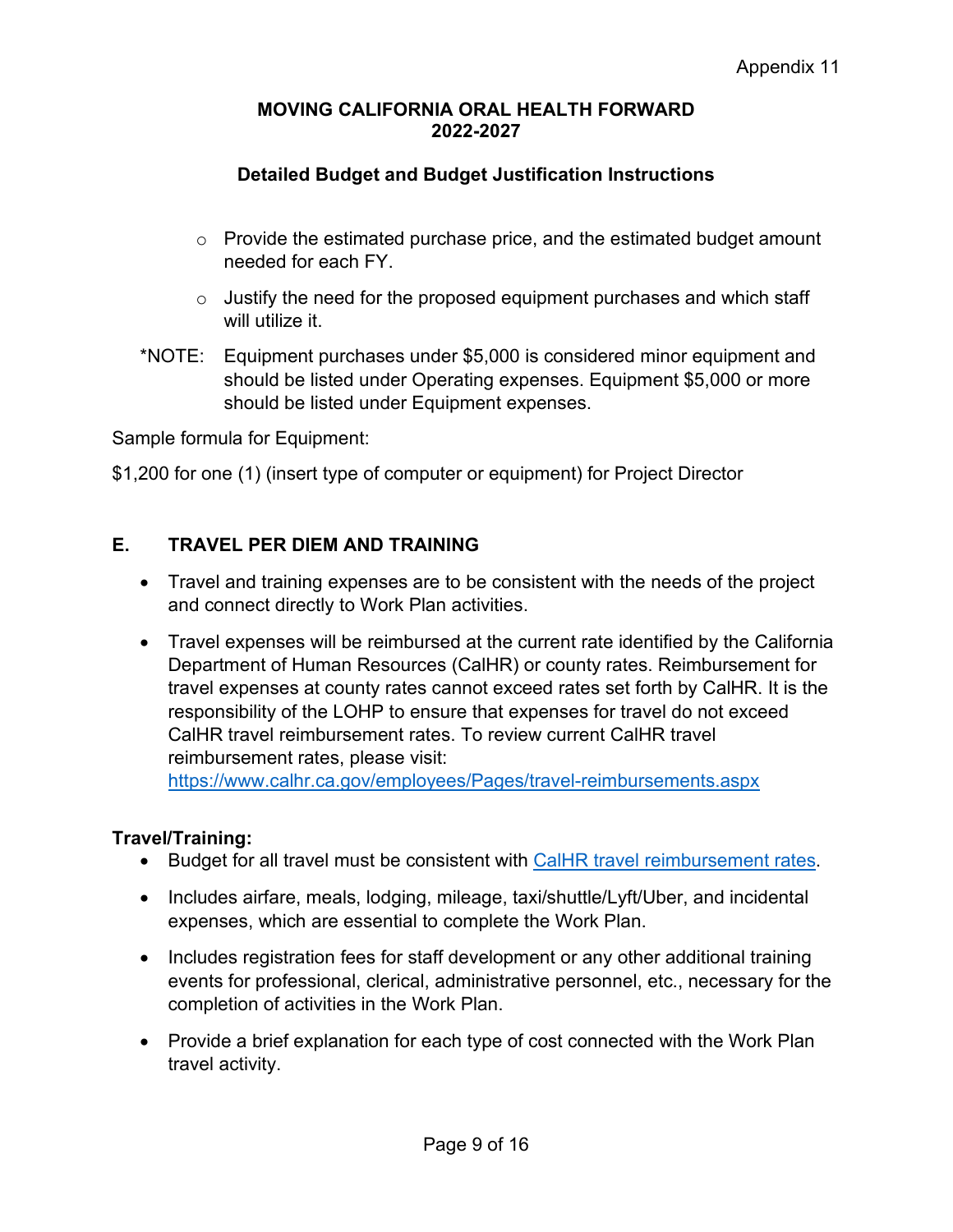## **Detailed Budget and Budget Justification Instructions**

- Provide a travel estimate for each event. Estimate the number of project staff attending and the estimated budget amount for each traveler.
- Use mileage formulas to provide additional detail.
- Provide the estimated FY budget amounts.

Sample formula for Project Travel/Training:

Lodging formula: 2 travelers x \$80/per traveler x 2 nights = \$320/lodging Total.

Per Diem formula: 2 project travelers x \$40/per person per day x 3/days = \$240/per diem total; Mileage formula: 1 project traveler x 400/miles x \$.575/per mile = \$226/mileage Total.

Airfare formula: 2 travelers x \$640/round trip airfare = \$1,280/airfare Total.

## **OOH Travel/Training:**

- OOH statewide contractors may conduct trainings/conferences each year.
- LOHPs should budget approximately \$500-\$750 per person (\$350-\$550 for travel/per diem and \$150-\$200 for registration) for one to three staff to attend optional trainings/conferences per year.
- Identify which project staff will attend the statewide trainings/conferences, and provide the estimated budget needed for each FY.
- OOH will have at least one required annual meeting per year, such as the Project Director's Meeting.

### **Out of State Travel (Optional):**

- Out-of-State will be allowed for the National Oral Health Conference only if a virtual option is not provided.
- Out-of-State travel to is subject to [AB 1887](https://oag.ca.gov/ab1887) travel prohibition.

# **F. SUBCONTRACTS AND CONSULTANTS**

A Subcontractor is an individual or agency qualified to: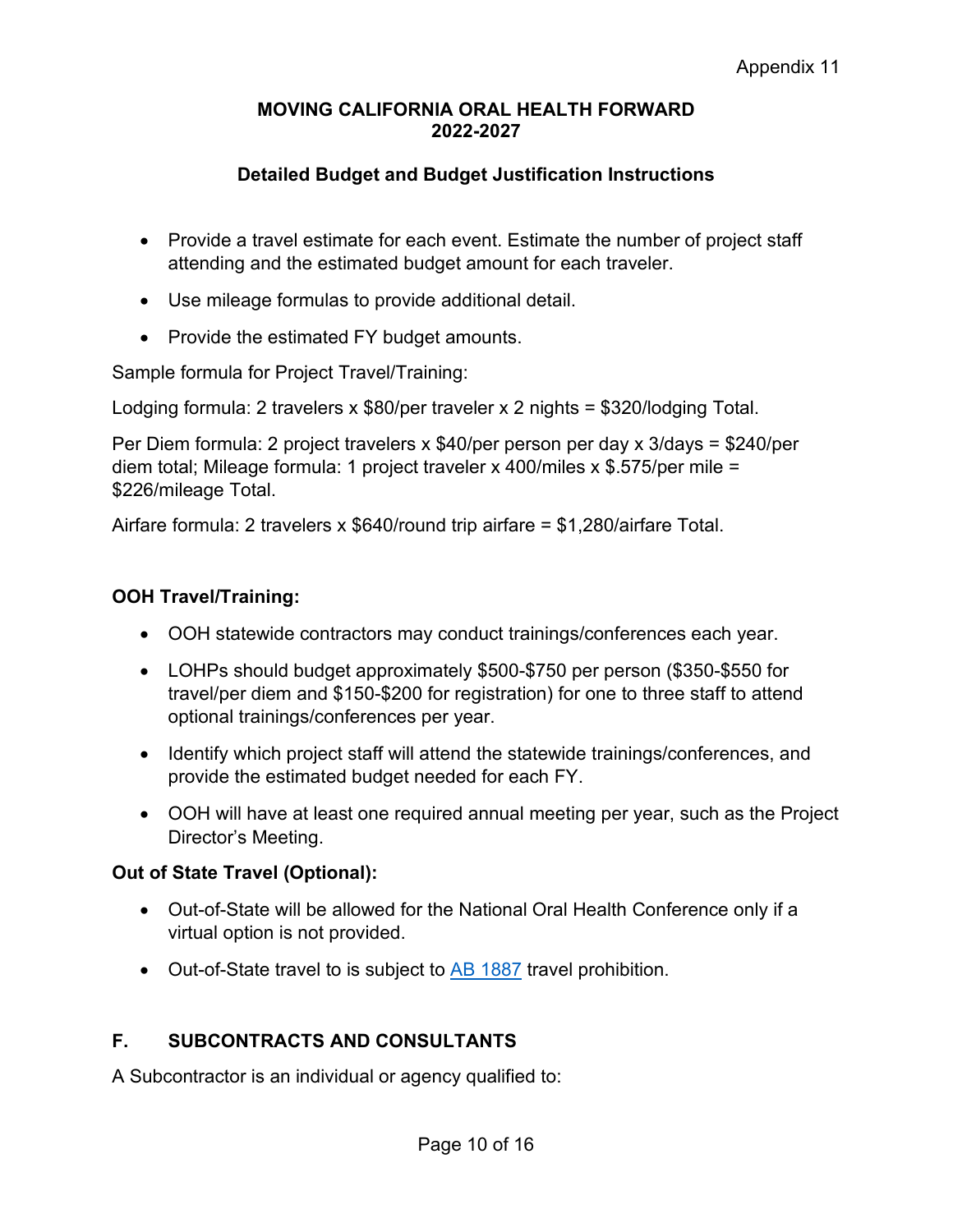## **Detailed Budget and Budget Justification Instructions**

- Complete a specialized task that is directly related to the project's Work Plan activities.
- Execute/implement/complete a component of the project, carryout implement solutions, and/or perform a limited-term service/activity.
- Requires a multi-category budget, including indirect expenses.
- Once executed, a copy of the agreement should be submitted to OOH.

A Consultant is an individual who:

- Possesses a level or area of expertise that extends beyond those held by agency staff.
- Supports the skills and effort of the agency staff but does not duplicate those skills or effort.
- Provides technical advice on programmatic activities and problem solve issues.
- Charges an hourly rate that is inclusive of all expenses.
- Provides services to assist grantees and agency staff but does not deliver services directly to the public or subcontractors.

In the description for this line item:

- Separately list the name of each subcontractor and/or consultant who will provide the specialized effort directly related to activities in the Work Plan.
- Verify each subcontractor and/or consultant listed in this section of the Budget justification is also referenced with the same title in the Work Plan's "Responsible Parties".
- Provide the following details:
	- o Name of each subcontractor and/or consultant. Identify subcontractors and/or consultants, who have not been selected at the time of submission, as "To Be Determined".
	- o Description of the activities/services to be performed.
	- $\circ$  Amount of service time in increments of hours, days, weeks, months.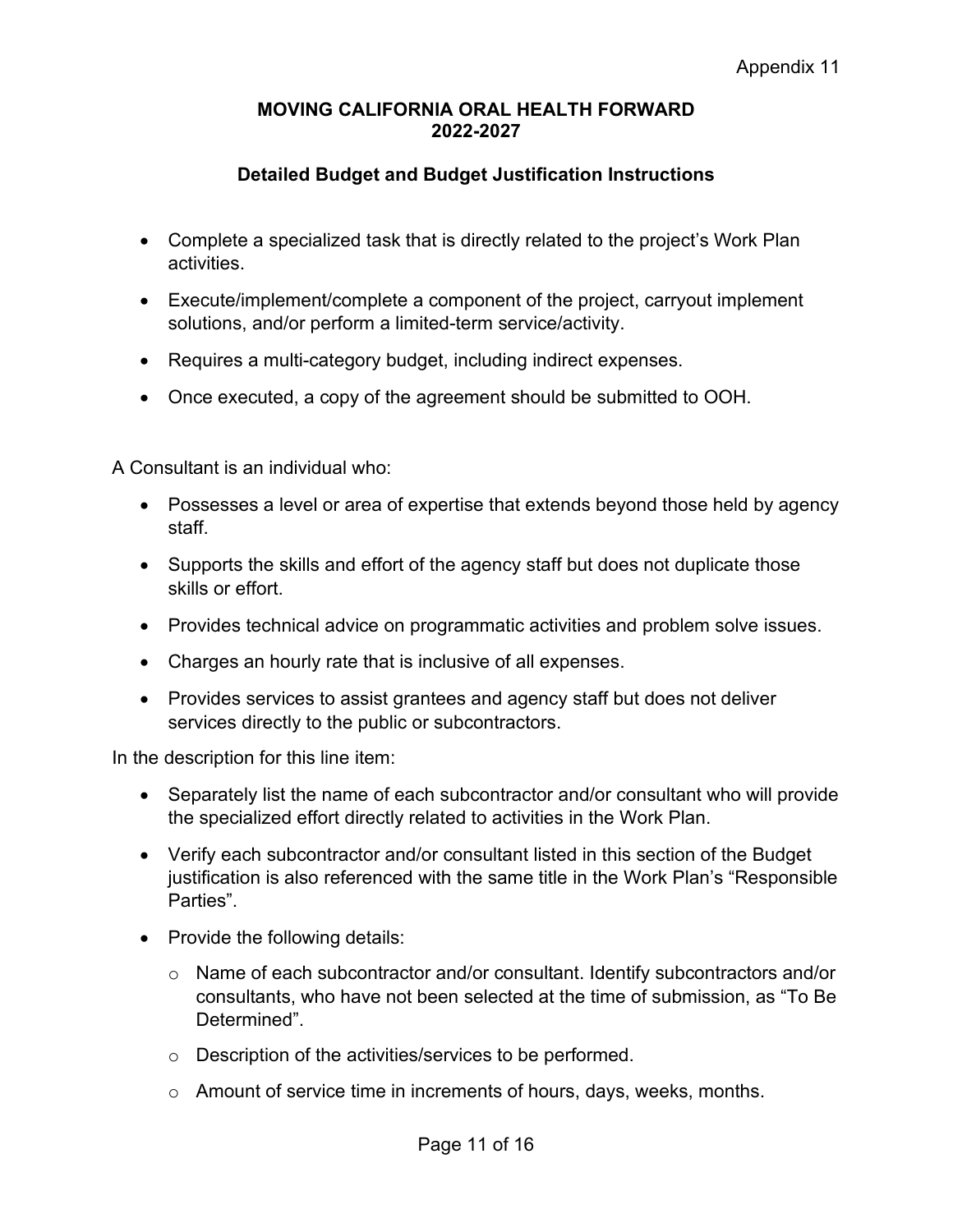# **Detailed Budget and Budget Justification Instructions**

- $\circ$  Salary or hourly rate.
- $\circ$  Formula that substantiates how the costs were determined and the total cost.
- The salary/hourly rate must be commensurate with education and experience.
- Provide a detailed justification when the salary/hourly rate is budgeted at a salary/rate that exceeds the amount paid to state personnel for similar position/classifications. OOH must approve the salary/hourly rate requests prior to reimbursement.

Sample formula for Subcontracts and Consultants:

Consultant: \$65/hourly rate x 10/hours monthly x 12/months = \$7,800/FY Total;

Subcontractor: \$1,500/combined salary cost monthly + \$750/fringe benefits cost monthly  $+$  \$120/travel cost monthly  $+$  \$338/indirect cost monthly = \$2,708/monthly total x 12/months = \$32,496/FY Total.

# **G. OTHER COSTS**

Other Costs include costs associated with completing the activities in the Work Plan not listed in Operating Expenses. Standard cost line items that may appear in the budget justification are Educational Materials, Behavior Modification Materials, Paid Media, and Booth Rental/Facility Fees.

Additional other cost subcategories may be proposed in the budget justification.

### **Educational Materials:**

Items such as brochures, pamphlets, posters, curriculum, training guides, videos, slides, flip charts, CD-ROMs and signage necessary for Work Plan activities. Agencies may develop their own educational materials but must first demonstrate the need for the material. Coordination of educational materials through OOH funded partnerships is strongly encouraged.

Note that educational materials must be approved by OOH prior to development and before distribution.

### **Behavior Modification Materials (BMM):**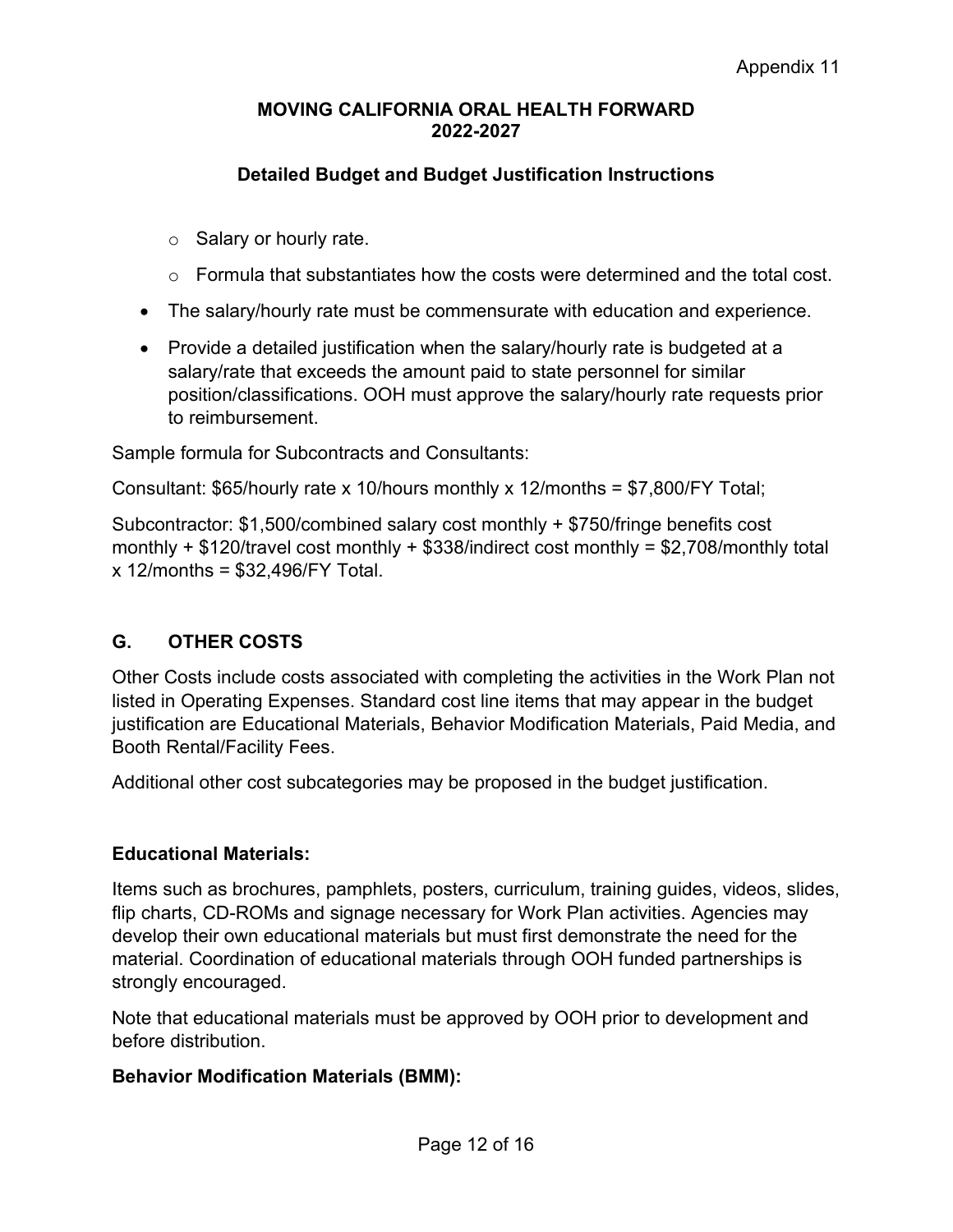## **Detailed Budget and Budget Justification Instructions**

- BMM can motivate and/or reinforce positive: behavior, participation, and/or involvement and should include healthy or educational items, such as gift cards for books or iTunes, healthy food outlets, etc.
- The use of BMM is limited by CDPH. BMM activities are approved on a case- bycase basis.

The budget justification must: describe the activity required to receive the BMM and contain the following specific language:

- "BMMs are provided to program participants to motivate and/or reinforce positive behavior, participation, and/or involvement in oral health activities and require action on the part of the recipient to receive the BMM. The cost of the BMM may not exceed \$50 in value, per person, per year and shall not include gift cards that can be used to purchase tobacco or alcohol products. The project is responsible for the possession, security (e.g. will keep under lock and key), and accountability of the gift cards. The grantee will prepare a log sheet that will track and identify each of the gift cards, value, gift card transfer date, and recipient."
	- Toothbrush/toothpaste expenses can be included under this category but are exempt from BMM requirements and do not require participation by the recipient to receive a toothbrush/toothpaste.
	- Prohibited items include:
		- o Cash
		- $\circ$  Gift cards that can be used to purchase tobacco, nicotine products, and/or alcohol.
- Provide easy to follow statements regarding how the BMM will be earned, distributed, and the amount budgeted for each FY.

Sample formula for BMM (non-Food/Refreshments):

Gift Cards: 60/gift cards x \$20/per card = \$1,200/FY Total.

Non-Gift Card Items: 100 toothbrushes x \$2/each = \$200/FY Total.

### **Food/Refreshments BMM:**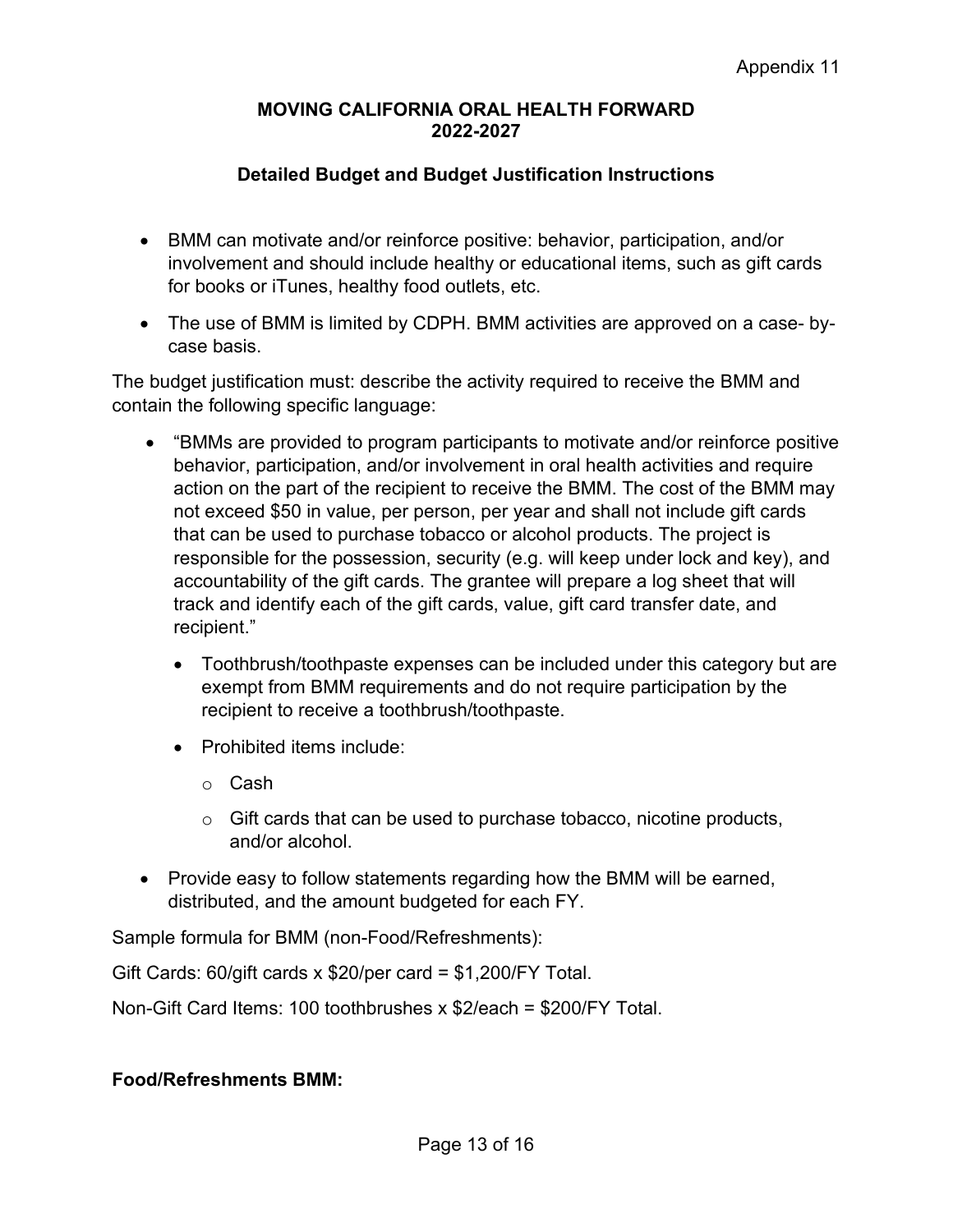## **Detailed Budget and Budget Justification Instructions**

- Provide a brief description on how food will be used and identify the individuals who will receive food items (e.g., Advisory Committee Members, adult and youth volunteers, etc.).
- Food & refreshments may be made available at meetings that support Work Plan activities.
- Food may not be purchased for budgeted or county staff attending meetings/activities that support the Work Plan.
- Food & refreshments must not exceed \$50 value per person per year.

Sample formula for Food/Refreshments BMM:

20 servings of refreshments for four (4) quarterly coalition meetings (activity 3-1-1) x  $$8/per$  person =  $$640$  Total.

### **Paid Media:**

- Media advertisements (ads) require prior approval by OOH.
- Expenses may include the cost for the purchase or placement of paid ads on radio, television, newspaper, movie theaters, magazines, billboards, bus shelters, etc. (Development of radio, television, movie theaters and print ads must be budgeted in the Subcontracts and Consultants category.)
- List the types of paid media, public relations, advertising and total budget amount that support activities in the Work Plan.

Sample formula for Paid Media:

Movie Ad Placement: 2 Ads x 6 locations x \$10/per ad x 6 months = \$720/Movie Ad placement total;

Print Ad Placement: 1 Quarter Page Ad x 20 ad placements/per FY x \$75/per ad placement = \$1,500/FY total; Radio Ad Placement: 25 Ad placements July-December, 2017 x \$120/per ad = \$3,000/July-December 2017

# **Booth Rental/Facility Fees:**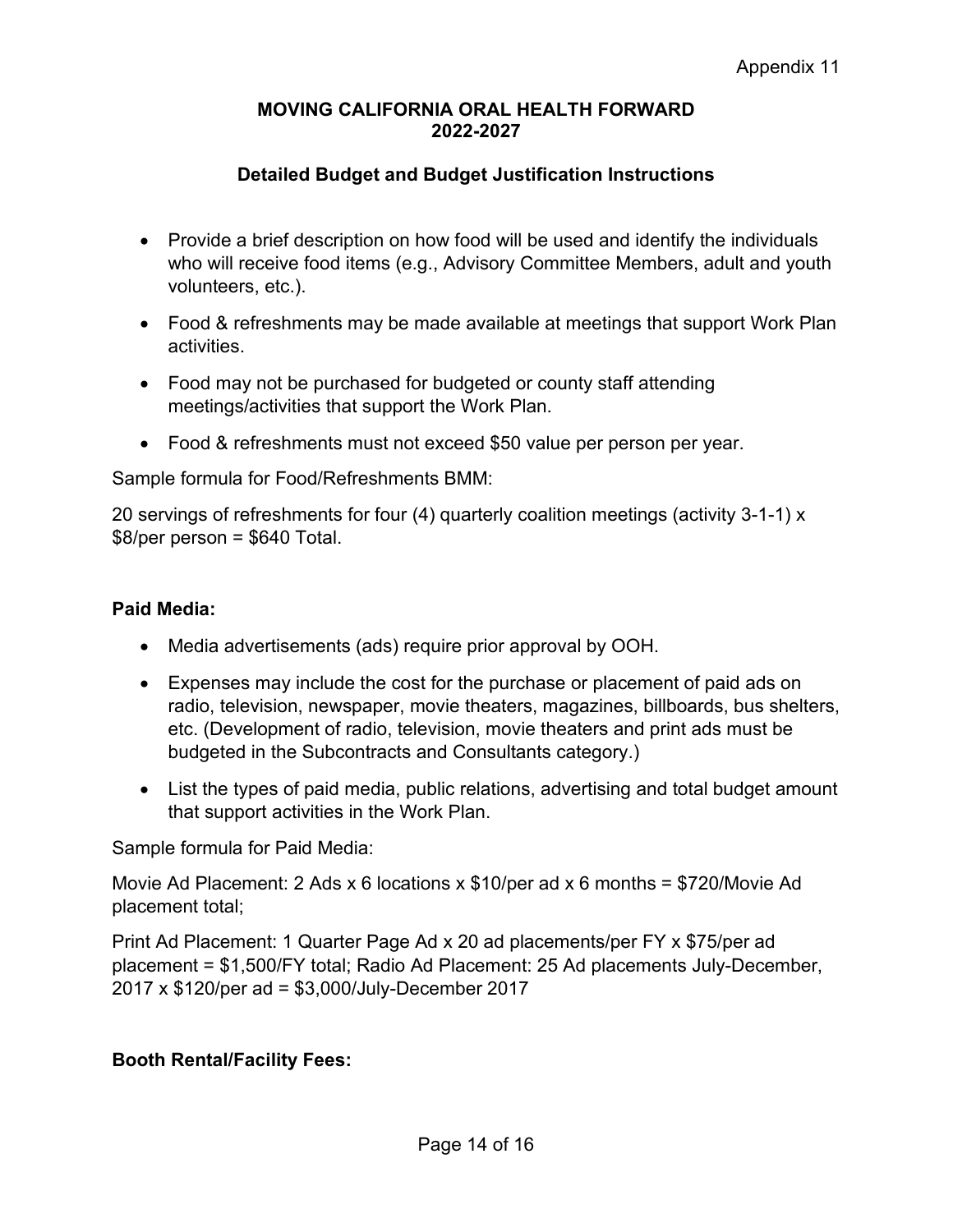## **Detailed Budget and Budget Justification Instructions**

- Identify the costs for booth rental/facility fees that are incurred for local events, such as: health fairs, farmer's markets, community outreach activities, or trainings and identifies which activities it corresponds to in the Work Plan.
- The description should include examples of local events, estimated number of events, and the estimated cost per event to substantiate how the total costs were calculated.
- Use ranges if necessary for the anticipated number of events and cost per event.

Sample formula for Booth Rental/Facility Fees:

\$150/booth rental x 1 local health fair (activity 3-2-1) = \$150/event booth rental;

\$250/booth rental x 2 weeks county fair (activity 1-6-2) = \$250/booth rental event.

## **Other LOHP-defined subcategories:**

LOHPs may propose additional Other Cost items. Provide sufficient details, justification, and formulas to substantiate the costs when budgeting for additional LOHP-defined Other Costs and how it applies to activities in the Work Plan.

# **H. INDIRECT EXPENSES**

Indirect cost rates (ICR) cannot exceed the specified maximum percentage rate stated in the approved FY 2021-22 CDPH ICR (Appendix 13), but in no case will the indirect cost rate exceed 25%.

ICR is simply a device for determining fairly and conveniently within the boundaries of sound administrative principles, what proportion of indirect cost each program should bear. An ICR is the ratio between the total indirect expenses and direct cost base. Indirect costs are an agency-wide, general management cost that cannot be attributed to a specific Work Plan activity and consists of administrative services necessary for the general operation of the agency, such as: accounting, budgeting, payroll preparation, human resources services, purchasing, maintenance, centralized network and data processing. Conversely, direct costs are costs that provide measurable, direct benefits to specific Work Plan activities and can include costs that relate directly to instructional programs and also support costs that apply to the minor services necessary to maintain